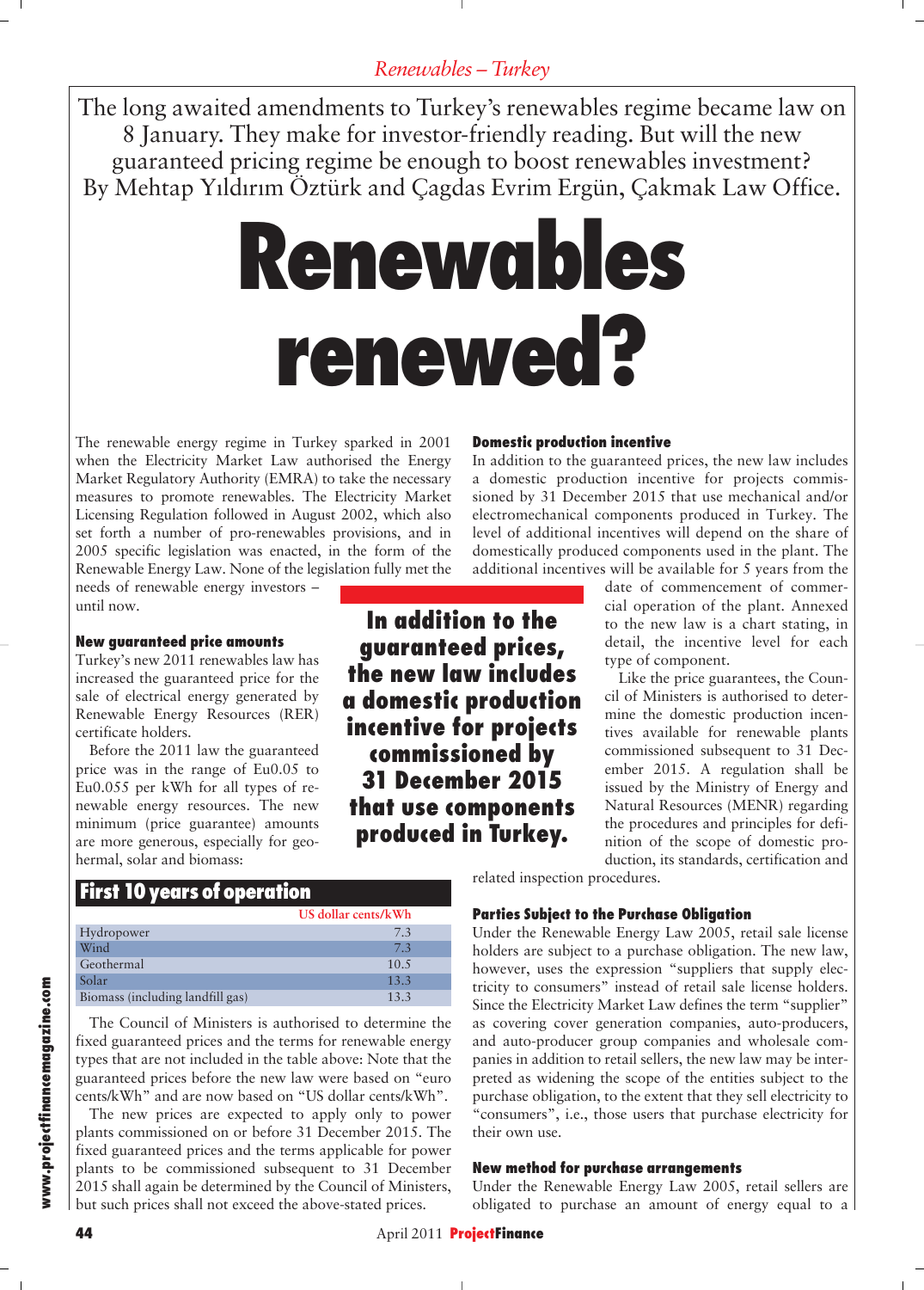certain percentage of the electricity that they sold in the previous year from the entities holding an RER certificate. To perform this obligation, prior to the new law, retail sellers were required to sign bilateral energy purchase agreements with the RER certificate holders. The 2011 law, however, sets forth a new method for performance of the suppliers' purchase obligation.

Rather than executing separate bilateral agreements for each sale transaction between a supplier and RER certificate holder, the purchase obligation is to be performed through a programme in which all suppliers subject to a purchase obligation and all willing RER certificate holders will participate.

Accordingly, the Market Financial Settlement Centre (MFSC) shall determine:

- (i) the total generation by each power plant included in this program for each invoice period and
- (ii) the price to be paid for each power plant. The sum of the prices determined for each power plant shall be determined and announced for each respective invoice period.

The purchase obligation ratio of each supplier shall be determined by MFSC by identifying the ratio of the amount of energy supplied to consumers by each of the suppliers for the same invoicing period to the total amount of energy supplied to all of the final consumers in Turkey. The amount corresponding to the share of each supplier shall then be calculated by multiplying the purchase obligation ratio of each supplier with the total price to be paid to the RER certificate holders. This shall then be notified to the parties and invoiced to the related supplier by MFSC. The price collected by MFSC shall be paid pro rata to the related RER certificate holders. Regulation on the principles and procedures of this implementation will be issued by EMRA.

The annual generation amount that will be included in the licenses of the

electricity generation facilities shall be the maximum annual generation amount with respect to their current installed capacity according to their energy source. Existing licenses shall be amended accordingly, within three months of application by the relevant parties.

RER certificate holders are eligible to participate in this programme on an annual basis; i.e., once they participate they cannot terminate their participation during that year and participation in the program is allowed only at the beginning of each calendar year. However, RER certificate holders are not required to participate in the program. Those that do not wish to participate in the program may sell electricity to the liberal market and may sign bilateral energy sale/purchase agreements. In such cases, however, they would not be entitled to benefit from the purchase and price guarantee incentives of the Renewable Energy Law 2005 as amended by the new 2011 law.

**RER certificate holders are not required to participate in the program. Those who do not wish to participate in the program may sell electricity to the liberal market and may sign bilateral energy sale/purchase agreements. In such cases, however, they would not be entitled to benefit from the purchase and price guarantee incentives of the Renewable Energy Law 2005 as amended by the new 2011 law.** 

Inspections of the generation facilities under the Renewable Energy Law, and other facilities generating or distributing electricity, shall be executed by EMRA; or EMRA shall authorise an auditing company for such inspections, the costs of which shall be borne by the relevant facility. A regulation shall be issued by EMRA regarding the procedures and principles for the authorisation of such external auditors.

#### **Other incentives under the new law**

The new law also brings the following incentives for renewable energy projects (holding an RER certificate is not a prerequisite for benefiting from such incentives):

> • Entitlement to construct additional capacity on the condition that such additional capacity will be constructed within the area specified in their licenses; however, the power delivered to the transmission system shall not exceed the installed capacity stated in their licenses.

> • Priority shall be given to renewable energy projects when evaluating the connection requests of generation license applicants to the transmission system.

> • In the event that the forests and lands under private ownership of the Treasury, or under the disposal of the State, are utilised for the generation of electricity from renewable energy resources, such lands shall be leased to, or the right-of-way or usufruct rights thereof, shall be granted to the relevant entities. Before the New Law, the fees for the grants of such rights were discounted by 85% for the first 10 years of operation. The New Law maintains such period and such discount amount.

> • Renewable energy projects can be developed in national parks, natural parks, natural protection zones, protected forests, natural sites, etc. on the condition of receiving an affirmative opinion from the relevant Ministry or

the relevant general directorate of protection, as the case may be.

- For the establishment of usufruct rights over the Treasury and State owned lands, in general, the right holder was required to pay 1% of its revenues to the Treasury in addition to the usufruct fee. The New Law removes this 1% payment obligation for renewable energy projects.
- EMRA shall issue a regulation regarding the procedures for application, permitting, inspection, technical and financial matters for renewable energy based generation facilities within the scope of Article 3(3) of the Electricity Market Law (i.e., renewable energy based generation facilities with a minimum established power of 500kW and micro cogeneration facilities exempt from the obligation to obtain a license and establish a special purpose company). Individuals and legal entities generating electricity within the scope of this Article shall benefit from